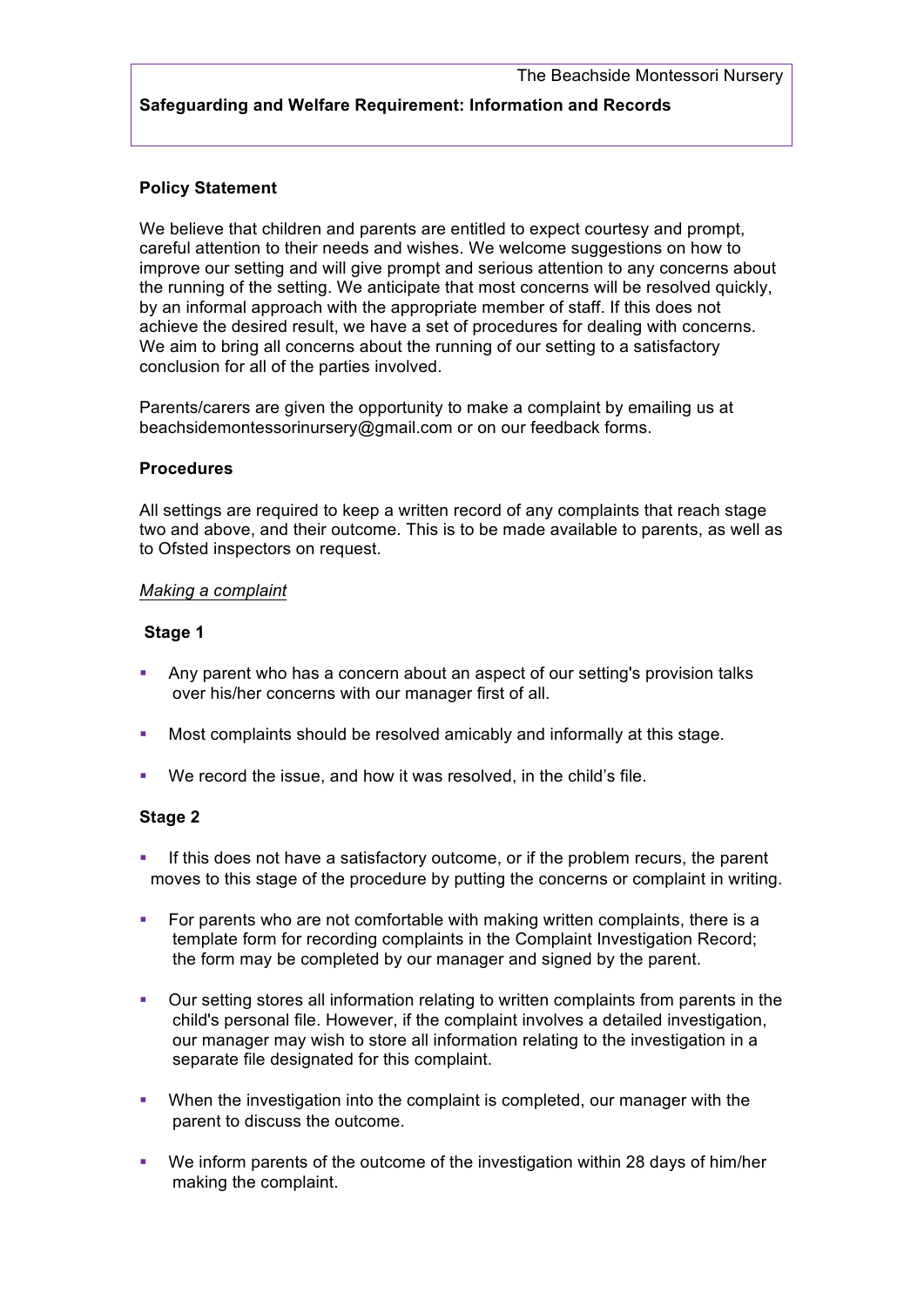# **Safeguarding and Welfare Requirement: Information and Records**

§ When the complaint is resolved at this stage, we log the summative points in our complaint Investigation Record, which is made available to Ofsted on request.

### **Stage 3**

**•** If the parent is not satisfied with the outcome of the investigation, he or she requests a meeting with our manager. The parent may have a friend or partner present if they prefer and our manager should have the support of the management team.

§ An agreed written record of the discussion is made, as well as any decision or action to take as a result. All of the parties present at the meeting sign the record and receive a copy of it.

§ This signed record signifies that the procedure has concluded. When the complaint is resolved at this stage, we log the summative points in our Complaint Investigation Record.

### **Stage 4**

If at the stage three meeting the parent cannot reach agreement with us, we invite an external mediator to help to settle the complaint. This person should be acceptable to both parties, listen to both sides and offer advice. A mediator has no legal powers, but can help us to define the problem, review the action so far and

The mediator keeps all discussions confidential. They can hold separate meetings with our staff and the parent, if this is decided to be helpful. The mediator keeps an agreed written record of any meetings that are held and of any advice that they give.

## **Stage 5**

When the mediator has concluded her/his investigations, a final meeting between the parent and our owner is held. The purpose of this meeting is to reach a decision on the action to be taken to deal with the complaint. The mediator's advice is used to reach this conclusion. The mediator is present at the meeting if all parties think this will help a decision to be reached.

§ A record of this meeting, including the decision on the action to be taken, is made. Everyone present at the meeting signs the record and receives a copy of it. This signed record signifies that the procedure has concluded.

### *The role of the Office for Standards in Education, Children's Services and Skills (Ofsted) and the Local Safeguarding Children Board and the Information Commissioner's Office*

Parents may approach Ofsted directly at any stage of this complaints procedure. In addition, where there seems to be a possible breach of the setting's registration requirements, it is essential to involve Ofsted as the registering and inspection body